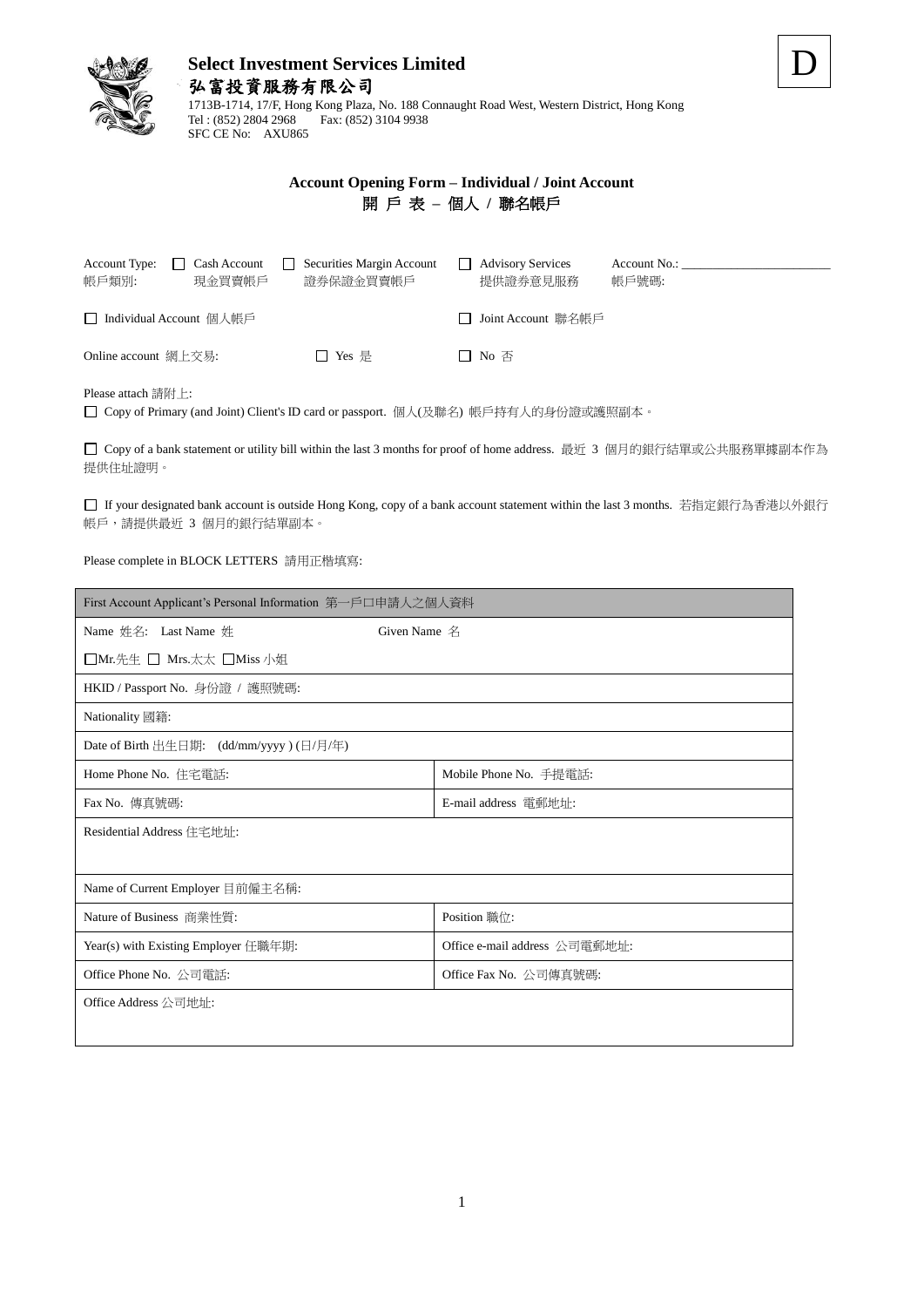

SFC CE No: AXU865

#### **Select Investment Services Limited** 弘富投資服務有限公司 1713B-1714, 17/F, Hong Kong Plaza, No. 188 Connaught Road West, Western District, Hong Kong Tel : (852) 2804 2968 Fax: (852) 3104 9938

| Daily Statements / Contract Notes to be sent to 日結單 / 買賣單據寄往:*                                                                                                                                                                                                                             |                       |  |  |
|--------------------------------------------------------------------------------------------------------------------------------------------------------------------------------------------------------------------------------------------------------------------------------------------|-----------------------|--|--|
| Personal e-mail address 個人電郵地址                                                                                                                                                                                                                                                             | Home Address 住宅地址     |  |  |
| Office e-mail Address 公司雷郵地址<br>$\perp$                                                                                                                                                                                                                                                    | Business Address 商業地址 |  |  |
| Monthly Statements to be sent to* 月結單寄往 *                                                                                                                                                                                                                                                  |                       |  |  |
| Personal e-mail address 個人電郵地址<br>$\perp$                                                                                                                                                                                                                                                  | Home Address 住宅地址     |  |  |
| Office e-mail Address 公司電郵地址<br>Business Address 商業地址<br>$\perp$                                                                                                                                                                                                                           |                       |  |  |
| * Only one type of postal address is allowed for all cases (if chosen) 於所有情況下,衹准許一種郵遞地址類別(若選擇的話)                                                                                                                                                                                           |                       |  |  |
| Are you a licensed/ registered securities or commodities professional, or an employee of a licensed / registered person (e.g. employee of a<br>brokerage firm, bank etc.) with the Securities and Futures Commission?<br>客戶是否證券及期貨事務監察委員會註冊持牌法團的僱員?<br>□ No否<br>Yes, please specify 是, 請列明 |                       |  |  |
| Do you have any relative(s) working in Select Investment Services Limited?                                                                                                                                                                                                                 |                       |  |  |
| 閣下是否與弘富投資服務有限公司任何僱員有親屬關係?                                                                                                                                                                                                                                                                  |                       |  |  |
| □ No 否<br>Yes, please specify 是, 請列明<br>$\mathbf{L}$                                                                                                                                                                                                                                       |                       |  |  |

| Account Applicant's Bank Details 戶口申請人的銀行資料                                                                                             |                                                                         |  |  |  |
|-----------------------------------------------------------------------------------------------------------------------------------------|-------------------------------------------------------------------------|--|--|--|
| All monies payable to you are to be credited to the following bank account (Select Investment Services Limited Clients must designate a |                                                                         |  |  |  |
| bank account)                                                                                                                           |                                                                         |  |  |  |
| 須付予客戶的款項將會被轉入下列銀行帳戶(弘富投資服務有限公司客戶必須指定一個銀行帳戶)                                                                                             |                                                                         |  |  |  |
| Bank Name 銀行名稱                                                                                                                          | Bank Account Currency / Number 銀行帳戶貨幣 / 號碼                              |  |  |  |
|                                                                                                                                         | $\Box$ HKD                                                              |  |  |  |
| $\Box$ USD<br>美元   A/C# 帳戶號碼  ________                                                                                                  |                                                                         |  |  |  |
|                                                                                                                                         | RMB 人民弊   A/C# 帳戶號碼                           A/C# 帳戶號碼<br>$\mathsf{L}$ |  |  |  |
| Bank Account Holder's Name (name(s) shown on bank statements and this Form should match)                                                |                                                                         |  |  |  |
| 帳戶持有人名稱(須與客戶的銀行結單及此表格上的名稱相符)                                                                                                            |                                                                         |  |  |  |
| If bank account is outside Hong Kong, please state location and SWIFT code (if applicable)                                              |                                                                         |  |  |  |
| 若為香港以外銀行帳戶,請提供地區 及 SWIFT 編號 (若適用者)                                                                                                      |                                                                         |  |  |  |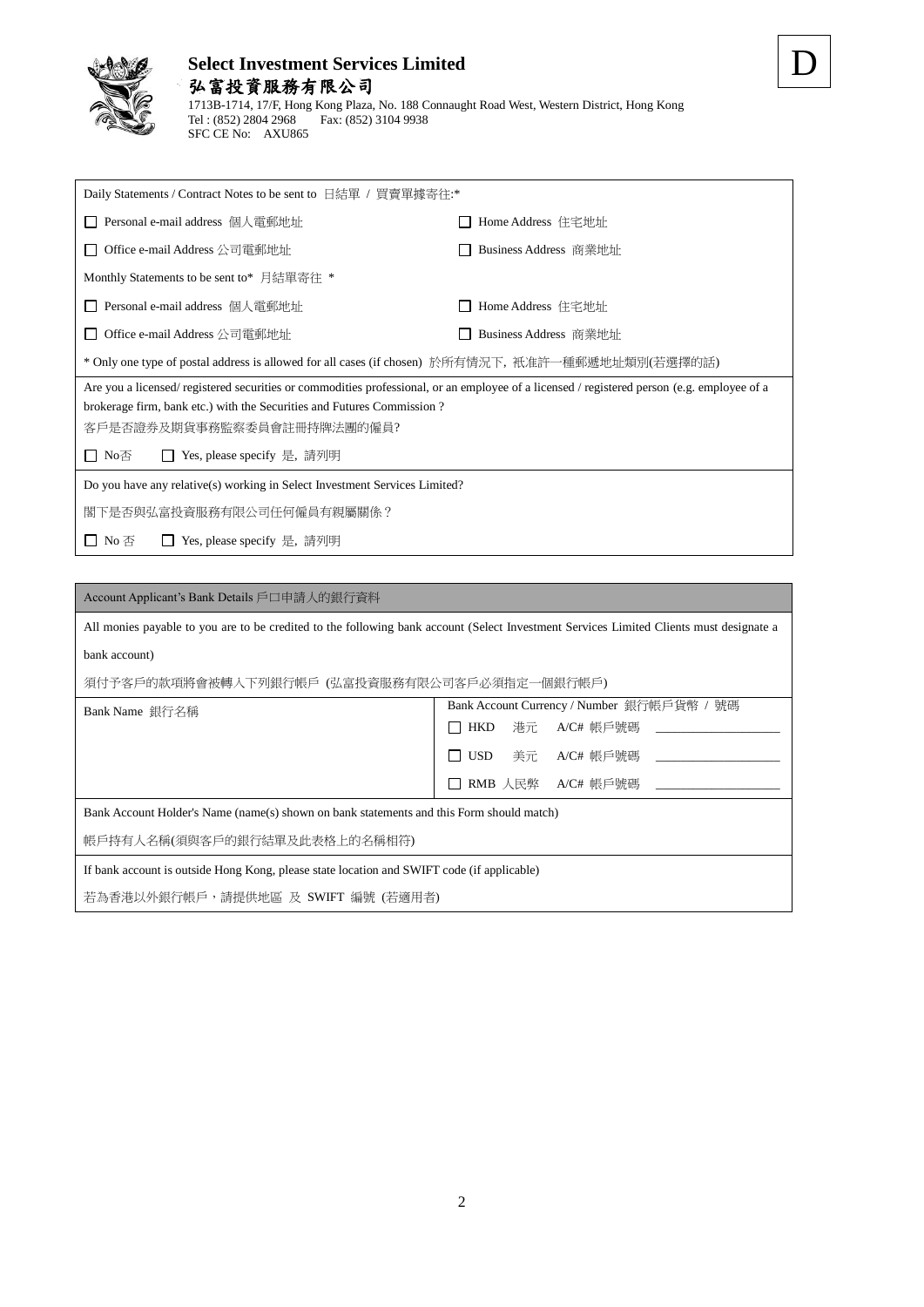

# **Select Investment Services Limited**

| 弘富投資服務有限公司                                                                                  |
|---------------------------------------------------------------------------------------------|
| 1713B-1714, 17/F, Hong Kong Plaza, No. 188 Connaught Road West, Western District, Hong Kong |
| Fax: (852) 3104 9938<br>Tel : (852) 2804 2968                                               |
| SFC CE No: AXU865                                                                           |

|--|

| First Account Applicant's Financial Profile and Investment Experience 第一戶口申請人財務紀錄及投資經驗                                                 |                                                        |  |  |
|----------------------------------------------------------------------------------------------------------------------------------------|--------------------------------------------------------|--|--|
| This following information is obtained to fulfill the "Know your client requirements" of the Securities and Futures Commission of Hong |                                                        |  |  |
| Kong.                                                                                                                                  |                                                        |  |  |
| 所需資料是根據香港證券及期貨監察委員會所制定的認識你的客戶要求而索取                                                                                                     |                                                        |  |  |
| Your financial information 客戶財務資料:                                                                                                     |                                                        |  |  |
| (a) Annual income (HKD) 每年收入(港元)                                                                                                       |                                                        |  |  |
| □ Under/ 少於 \$100,000                                                                                                                  | $$100,000 - $500,000$                                  |  |  |
| $\Box$ \$500,001 - \$1,000,000                                                                                                         |                                                        |  |  |
|                                                                                                                                        |                                                        |  |  |
| (c) Do you own any property / real estate 客戶是否擁有任何資產 / 物業?                                                                             |                                                        |  |  |
| □ No 沒有                                                                                                                                |                                                        |  |  |
|                                                                                                                                        | With financing 有借貸<br>Without financing 無借貸<br>$\perp$ |  |  |
|                                                                                                                                        |                                                        |  |  |

| Your investment experience 客戶投資經驗: |                                                                   |                                           |         | Experience $(in \, year(s))$ |
|------------------------------------|-------------------------------------------------------------------|-------------------------------------------|---------|------------------------------|
|                                    |                                                                   |                                           |         | 經驗 (年)                       |
|                                    | HK listed securities (average trade size)                         | $HKD$ 港元 アイスティッシュ しんしゃく しんしゃく しんしゃく しんしゃく |         |                              |
|                                    | 香港上市證券 (平均交易額)                                                    |                                           |         |                              |
|                                    | Overseas listed securities (average trade size)                   | $HKD$ 港元 アイスティッシュ                         |         |                              |
|                                    | 海外上市證券 (平均交易額)                                                    |                                           |         |                              |
|                                    | $HK$ futures and options (number of contracts and product(s))     |                                           |         |                              |
|                                    | 香港期貨及期權(合約數量及產品)                                                  |                                           |         |                              |
|                                    | Overseas futures and options (number of contracts and product(s)) |                                           |         |                              |
|                                    | 海外期貨及期權 (合約數量及產品)                                                 |                                           |         |                              |
|                                    | Short selling of listed securities 沽空上市證券                         | Yes 有                                     | □ No 沒有 |                              |
|                                    |                                                                   |                                           |         |                              |

| Your investment objectives and risk tolerance 客戶投資目的及可承受風險: |               |                     |  |                |
|-------------------------------------------------------------|---------------|---------------------|--|----------------|
| (a) Investment objectives 投資目的                              |               |                     |  |                |
| □ Income 收入                                                 | □ Hedging 對沖  | □ Capital Gain 資本增值 |  | Speculation 投機 |
| (b) Risk tolerance 可承受風險                                    |               |                     |  |                |
| □ Low 低風險                                                   | □ Medium 中等風險 | □ High 高風險          |  |                |
|                                                             |               |                     |  |                |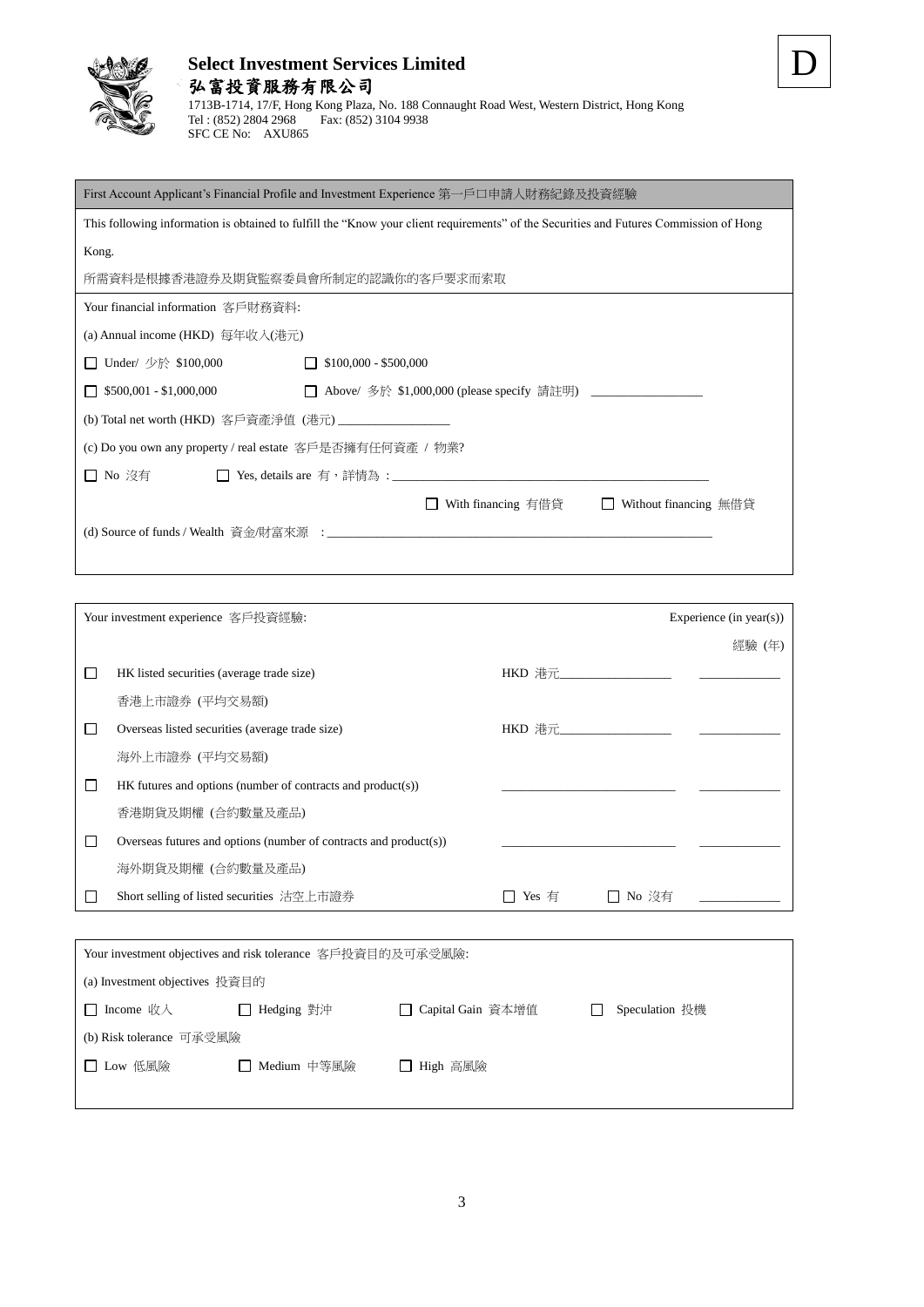

## **Select Investment Services Limited** 弘富投資服務有限公司

1713B-1714, 17/F, Hong Kong Plaza, No. 188 Connaught Road West, Western District, Hong Kong Tel : (852) 2804 2968 Fax: (852) 3104 9938 SFC CE No: AXU865

| Second Account Applicant's Personal Information 第二戶口申請人之個人資料 |                               |  |  |  |
|--------------------------------------------------------------|-------------------------------|--|--|--|
| Name 姓名: Last Name 姓                                         | Given Name $A$                |  |  |  |
| □Mr.先生 □ Mrs.太太 □Miss 小姐                                     |                               |  |  |  |
| ID Card / Passport No. 身份證 / 護照號碼:                           |                               |  |  |  |
| Nationality 國籍:                                              |                               |  |  |  |
| Date of Birth 出生日期: (dd/mm/yyyy) (日/月/年)                     |                               |  |  |  |
| Home Phone No. 住宅電話:                                         | Mobile Phone No. 手提電話:        |  |  |  |
| Fax No. 傳真號碼:<br>E-mail address 電郵地址:                        |                               |  |  |  |
| Residential Address 住宅地址:                                    |                               |  |  |  |
|                                                              |                               |  |  |  |
| Name of Current Employer 目前僱主名稱:                             |                               |  |  |  |
| Nature of Business 商業性質:                                     | Position 職位:                  |  |  |  |
| Year(s) with Existing Employer 任職年期:                         | Office e-mail address 公司電郵地址: |  |  |  |
| Office Phone No. 公司電話:                                       | Office Fax No. 公司傳真號碼:        |  |  |  |
| Office Address 公司地址:                                         |                               |  |  |  |
|                                                              |                               |  |  |  |
|                                                              |                               |  |  |  |

| Second Account Applicant's Financial Profile and Investment Experience 第二戶口申請人財務紀錄及投資經驗                                                |  |  |  |
|----------------------------------------------------------------------------------------------------------------------------------------|--|--|--|
| This following information is obtained to fulfill the "Know your client requirements" of the Securities and Futures Commission of Hong |  |  |  |
| Kong.                                                                                                                                  |  |  |  |
| 所需資料是根據香港證券及期貨監察委員會所制定的認識你的客戶要求而索取                                                                                                     |  |  |  |
| Your financial information 客戶財務資料:                                                                                                     |  |  |  |
| (a) Annual income (HKD) 每年收入(港元)                                                                                                       |  |  |  |
| Under/ 少於 \$100,000<br>$$100,000 - $500,000$                                                                                           |  |  |  |
| $$500,001 - $1,000,000$                                                                                                                |  |  |  |
| (b) Total net worth (HKD) 客戶資產淨值 (港元) ___________________                                                                              |  |  |  |
| (c) Do you own any property / real estate 客戶是否擁有任何資產 / 物業?                                                                             |  |  |  |
| □ No 沒有<br>$\perp$                                                                                                                     |  |  |  |
| With financing 有借貸<br>Without financing 無借貸<br>$\Box$                                                                                  |  |  |  |
|                                                                                                                                        |  |  |  |
|                                                                                                                                        |  |  |  |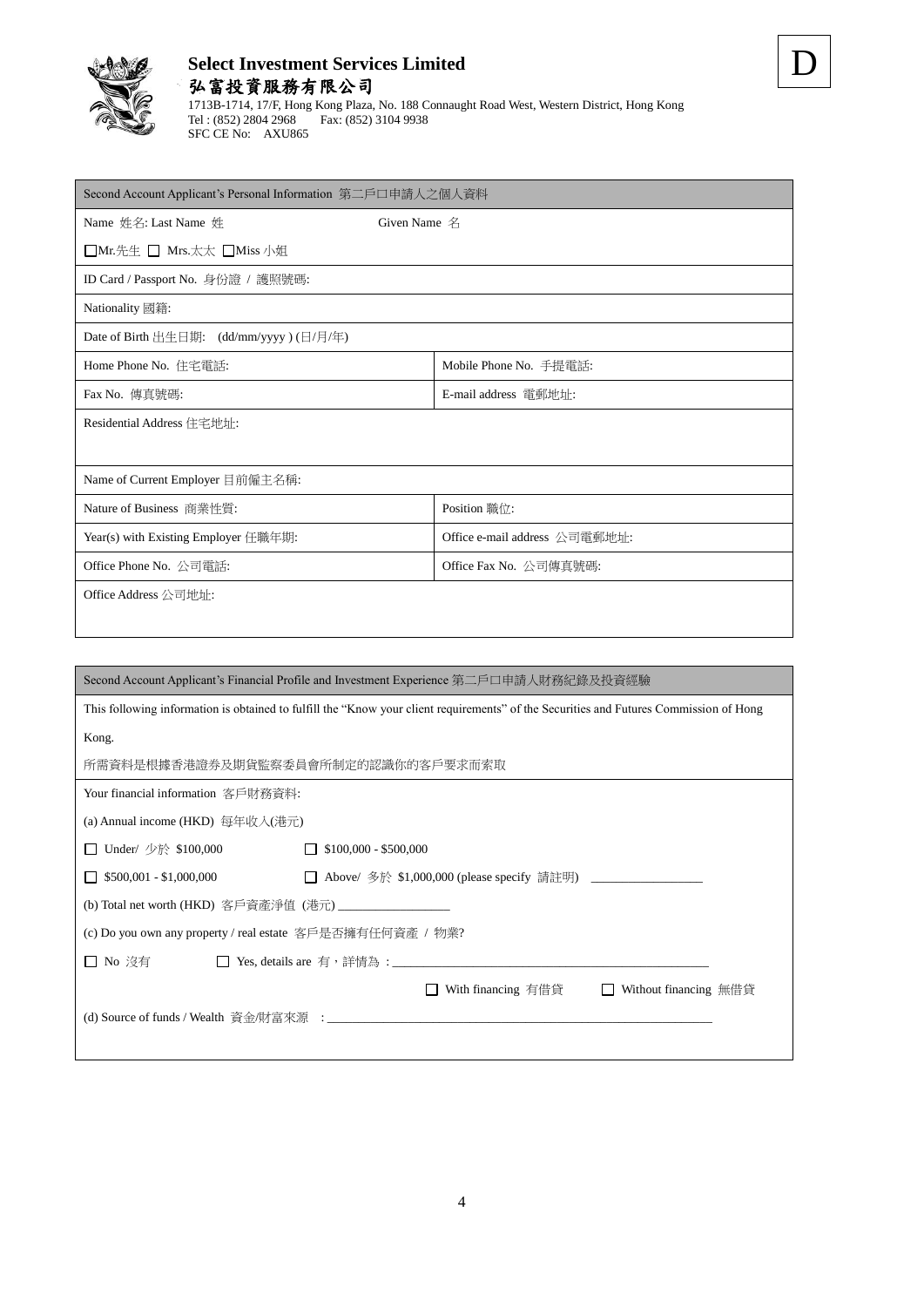

# **Select Investment Services Limited** 弘富投資服務有限公司

1713B-1714, 17/F, Hong Kong Plaza, No. 188 Connaught Road West, Western District, Hong Kong Tel : (852) 2804 2968 Fax: (852) 3104 9938 SFC CE No: AXU865

| Your investment experience 客戶投資經驗:                                   |                                                                                                                                                                                                                                                                                               | Experience (in year(s)) |
|----------------------------------------------------------------------|-----------------------------------------------------------------------------------------------------------------------------------------------------------------------------------------------------------------------------------------------------------------------------------------------|-------------------------|
|                                                                      |                                                                                                                                                                                                                                                                                               | 經驗 (年)                  |
| HK listed securities (average trade size)                            | HKD 港元_________________                                                                                                                                                                                                                                                                       |                         |
| 香港上市證券 (平均交易額)                                                       |                                                                                                                                                                                                                                                                                               |                         |
| Overseas listed securities (average trade size)                      | HKD 港元 $\ldots$ and $\ldots$ and $\ldots$ and $\ldots$ and $\ldots$ and $\ldots$ and $\ldots$ and $\ldots$ and $\ldots$ and $\ldots$ and $\ldots$ and $\ldots$ and $\ldots$ and $\ldots$ and $\ldots$ and $\ldots$ and $\ldots$ and $\ldots$ and $\ldots$ and $\ldots$ and $\ldots$ and $\ld$ |                         |
| 海外上市證券 (平均交易額)                                                       |                                                                                                                                                                                                                                                                                               |                         |
| $HK$ futures and options (number of contracts and product(s))        |                                                                                                                                                                                                                                                                                               |                         |
| 香港期貨及期權 (合約數量及產品)                                                    |                                                                                                                                                                                                                                                                                               |                         |
| Overseas futures and options (number of contracts and $product(s)$ ) |                                                                                                                                                                                                                                                                                               |                         |
| 海外期貨及期權 (合約數量及產品)                                                    |                                                                                                                                                                                                                                                                                               |                         |
| Short selling of listed securities 沽空上市證券                            | Yes 有                                                                                                                                                                                                                                                                                         | □ No 沒有                 |

| Your investment objectives and risk tolerance 客戶投資目的及可承受風險: |               |                     |              |                |  |  |
|-------------------------------------------------------------|---------------|---------------------|--------------|----------------|--|--|
| (a) Investment objectives 投資目的                              |               |                     |              |                |  |  |
| □ Income 收入                                                 | □ Hedging 對沖  | □ Capital Gain 資本增值 | $\mathbf{I}$ | Speculation 投機 |  |  |
| (b) Risk tolerance 可承受風險                                    |               |                     |              |                |  |  |
| □ Low 低風險                                                   | □ Medium 中等風險 | □ High 高風險          |              |                |  |  |
|                                                             |               |                     |              |                |  |  |

#### Signing Arrangement 簽署安排 (Only applicable for joint account applicants) (只適用於聯名戶口申請者)

You decide that the valid document in connection with the operation (including fund withdrawal and asset transfer) of your account must be signed by any<br>
<u>\_\_\_\_\_\_\_\_\_\_\_\_\_\_\_\_\_</u> of account holders.

閣下決定所有戶口操作(包括提款及資產轉移)的有效文件必須由其中 \_\_\_\_\_\_\_\_\_\_\_\_\_\_ 位戶口持有人簽署。

#### Declaration and Client's Signature 聲明和客戶簽署

The Account Applicant(s) represent(s) that the information on this Account Opening Form is true, complete and correct and that the representation in the attached Customer Agreement of Select Investment Services Limited (the "Agreement") are accurate. Information on this Account Opening Form and representations in the Agreement are collectively referred as "The Account Opening Information". Select Investment Services Limited is entitled to rely fully on such Account Opening Information for all purposes, unless Select Investment Services Limited receives notice in writing of any change. Select Investment Services Limited is authorized at any time to contact anyone, including but without limitation to banks, brokers or any credit agency for purpose of verifying the Account Opening Information. All transactions to be concluded with or through Select Investment Services Limited shall be subject to the terms and conditions of the Agreement. Please read the Agreement carefully before signing this Account Opening Form. By signing below, the Account Applicant(s) confirm(s) that he/she/they has/have read, understood and accepted the Agreement, in particular the section entitled Risk Disclosure Statements and shall be bound by the Agreement as it may be amended from time to time.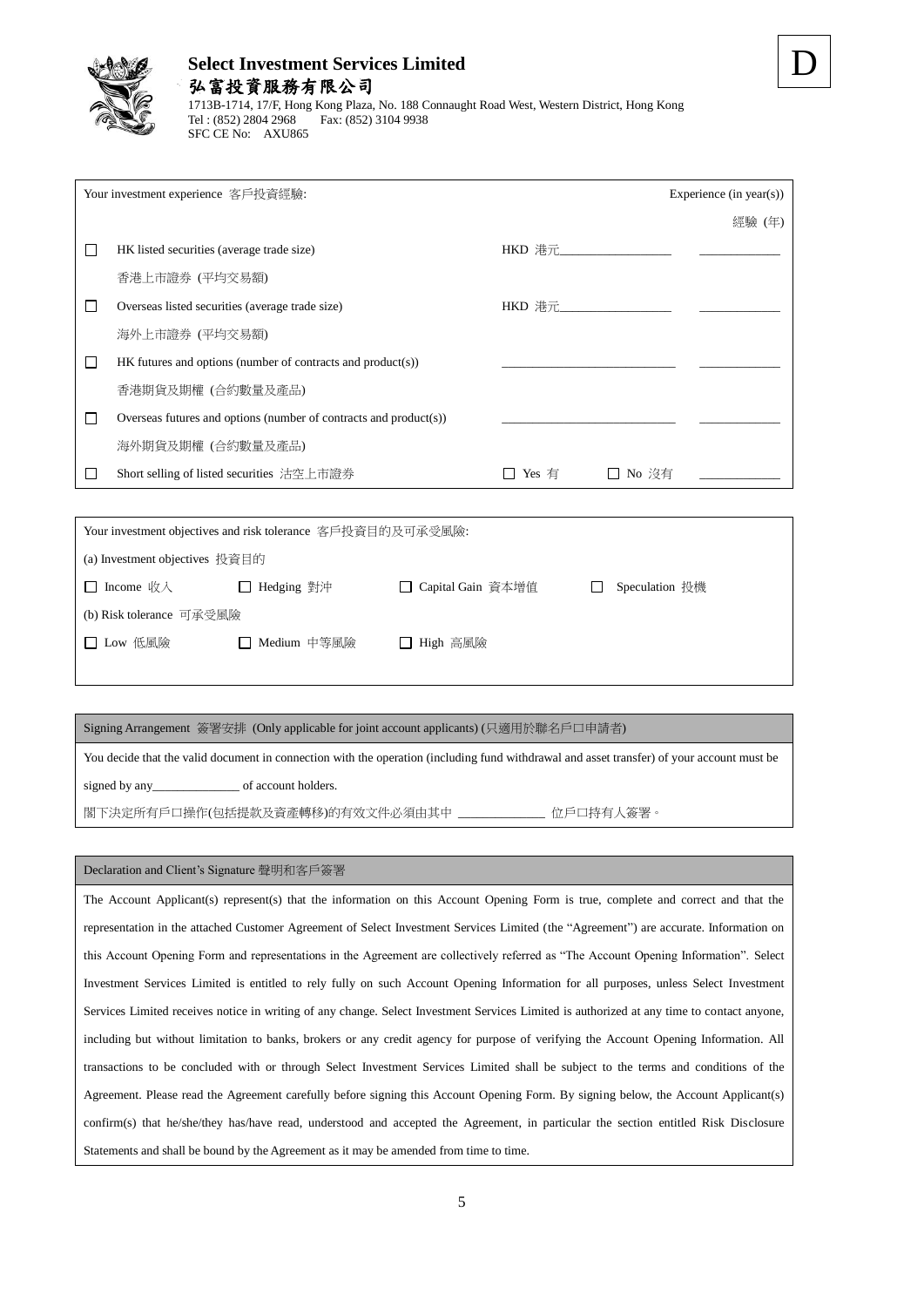

The Account Applicant(s) acknowledge(s) that he/she/they has/have received a copy of the Agreement and hereby confirm(s) that Select Investment Services Limited has provided the Risk Disclosure Statements annexed in the Agreement in a language of the choice of the Account Applicant(s) (English or Chinese) and the Account Applicant(s) has/have been invited to read the Risk Disclosure Statements, to take questions and take independent advice if he/she/they wish(es).

*(Applicable to application for U.S. Securities Trading Services)*

The Customer represents, warrants, confirms and undertakes as follows:

- a. where the Customer trades any Products traded in the U.S., that the Customer is not a "U.S. Person" as stipulated in Client Agreement, and that in the event that the Customer becomes such a person, the Customer will notify SISL immediately and will transfer all of his holdings in Products traded in the United States within a month of the occurrence of the event or any other period as determined by SISL, and the Customer acknowledges that in that case all the income, proceeds, interest and distribution arising from such Products shall be subject to the maximum withholding tax rate or any other withholding tax rate as determined by SISL from time to time;
- b. that the Customer is not a director or officer, or shareholder who holds 10% or more of the interests in the shares of, a company listed on any stock exchange in the United States;
- c. that the Customer is not:
	- i. registered or qualified with the Securities and Exchange Commission of the United States, the Commodities Futures Trading Commission of the United States, any state securities agency, any securities exchange or association, or any commodities or futures contract market or association ;
	- ii. engaged as "investment advisor" as that term is defined in Section 202 (11)(a) of the Investment Advisor's Act of 1940 (whether or not registered or qualified under that Act); or
	- iii. employed by a bank or other organization exempt from registration under Federal and/or state securities laws to perform functions that would require him to be so registered or qualified if he were to perform such functions for an organization not so exempt, and

in the event that the customer becomes so registered, qualified, engaged or employed he will notify SISL immediately. In the event that the Customer is or becomes deemed by any U.S. Market Data Provider to be so registered, qualified, engaged or employed the Customer agrees that SISL shall have the right to pass on to the Customer any additional market data subscription fees and any other fees and costs incurred as a result of or in connection with the foregoing.

戶口申請人茲聲明在本開戶申請表內的資料屬實、完整及正確,而附上弘富投資服務有限公司的【客戶協議】(如適用包括其它附 件) (以下簡稱為《協議》) 內的一切申述準確。本開戶申請表內的資料及《協議》內的申述,以下統稱『開戶資料』,除非弘富投 資服務有限公司接到更改有關『開戶資料』內容的書面通知,弘富投資服務有限公司有權在任何用途上完全依賴這些『開戶資料』。 弘富投資服務有限公司有權隨時聯絡任何人,包括但不限於戶口申請人之銀行、經紀或任何信貸調查機構,以求証實『開戶資料』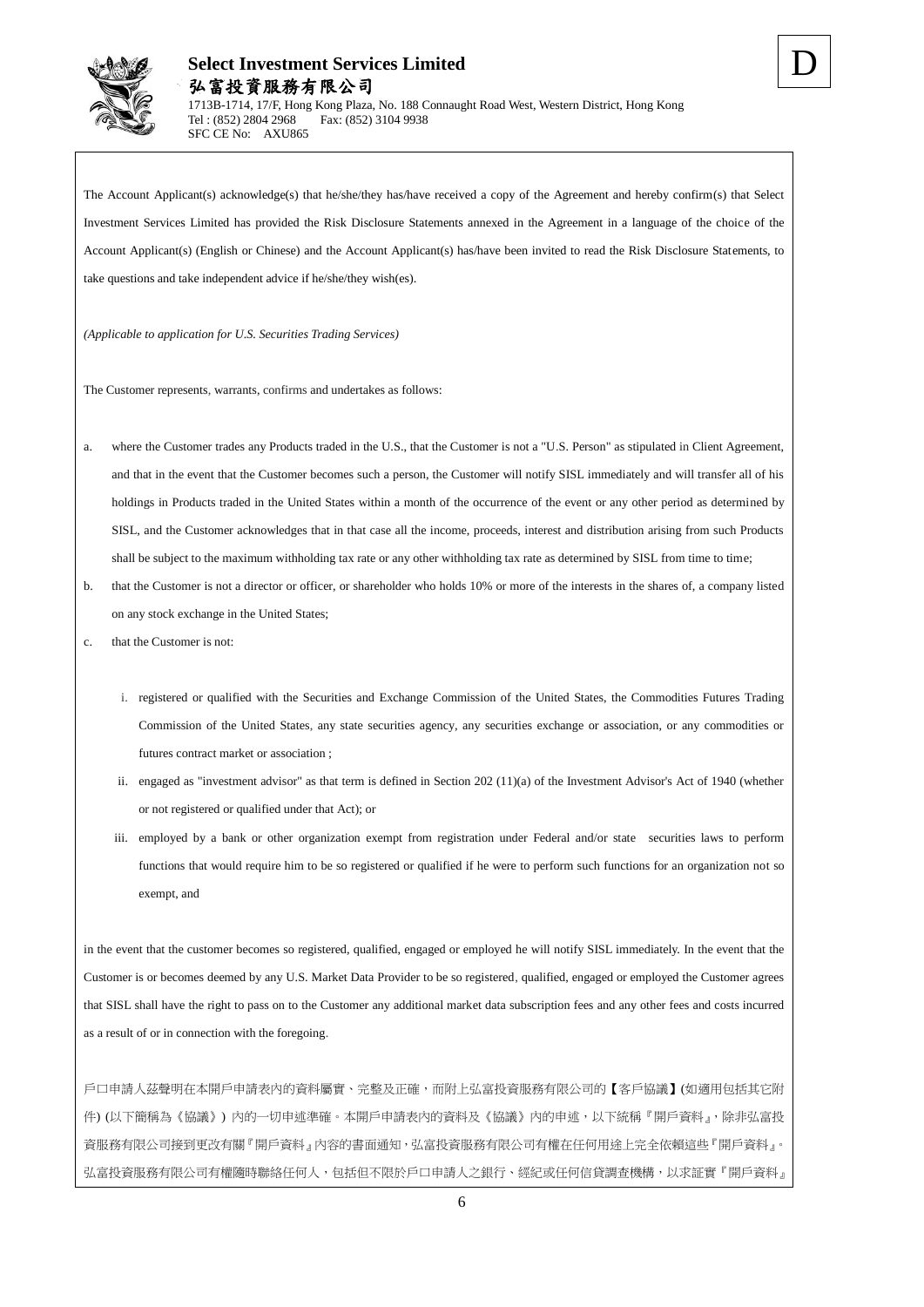

D

戶口申請人謹此聲明戶口申請人已收妥【客戶協議】及確認弘富投資服務有限公司己按照戶口申請人選擇的語言(中文或英文)獲提 供附於【客戶協議】內的【風險披露聲明】,及已獲邀閱讀該等聲明、提出問題及徵求獨立的意見(如戶口申請人有此意願)。

(適用於美國證券買賣出服務的申請)

客戶陳述、保證、確認和承諾如下:.

a. 倘若客戶買賣任何在美國交易的產品,客戶並非「美國人士」,而且,倘若客戶成為「美國人士」,客戶應立即通知本行, 並於該等情況發生後一個月內 (或本行決定的任何其他時限內) 將其持有的所有在美國交易的產品的權益轉讓;客戶確認,在 該等情況下,因該等產品產生的所有入息、收益、利息和分派均應按最高的預扣稅稅率或本行不時決定的任何其他預扣稅預 扣;

## b. 客戶並非在美國任何證券交易所上市的任何公司的董事或行政人員,亦非持有任何此類上市公司的百分之十或以上股權的股 東;

- c. 客戶:
	- i. 並無於美國證券交易委員會、美國商品期貨交易委員會、任何州份的證券代理機構、任何證券交易所或協會,或者任何 商品或期貨合約市場或"協會註冊或具備上述機構或組織的會員資格;
	- ii. 並無受聘擔任為《1940年投資顧問法》第 202 (11)(a) 條所定義的「投資顧問」 (不論是否已按該法注册或獲得該法要求 的資格);或
	- iii. 並無受顧於獲豁免根據聯邦及/或州的證券法律注冊的銀行或其他機構以履行其若受顧於不獲該等豁免的機構則須如此 註冊或具備如此資格方可履行的職責,及

倘若客戶後來如上述所言獲得注册、獲得資格、受聘或受顧,客戶應立即通知本行。倘若客戶成為或被任何美國市場數據提供者 視為如上述已經註冊、獲得資格、受聘或受僱的人士,則客戶同意本行有權任何額外的市場數據訂閱費以及由此引起的或與之有 關的任何其他收費和費用轉嫁給客户。

| First Account Applicant's Signature 第一戶口申請人簽署 | Second Account Applicant's Signature 第二戶口申請人簽署 |
|-----------------------------------------------|------------------------------------------------|
|                                               |                                                |
|                                               |                                                |
|                                               |                                                |
|                                               |                                                |
|                                               |                                                |
| Date日期                                        | Date日期                                         |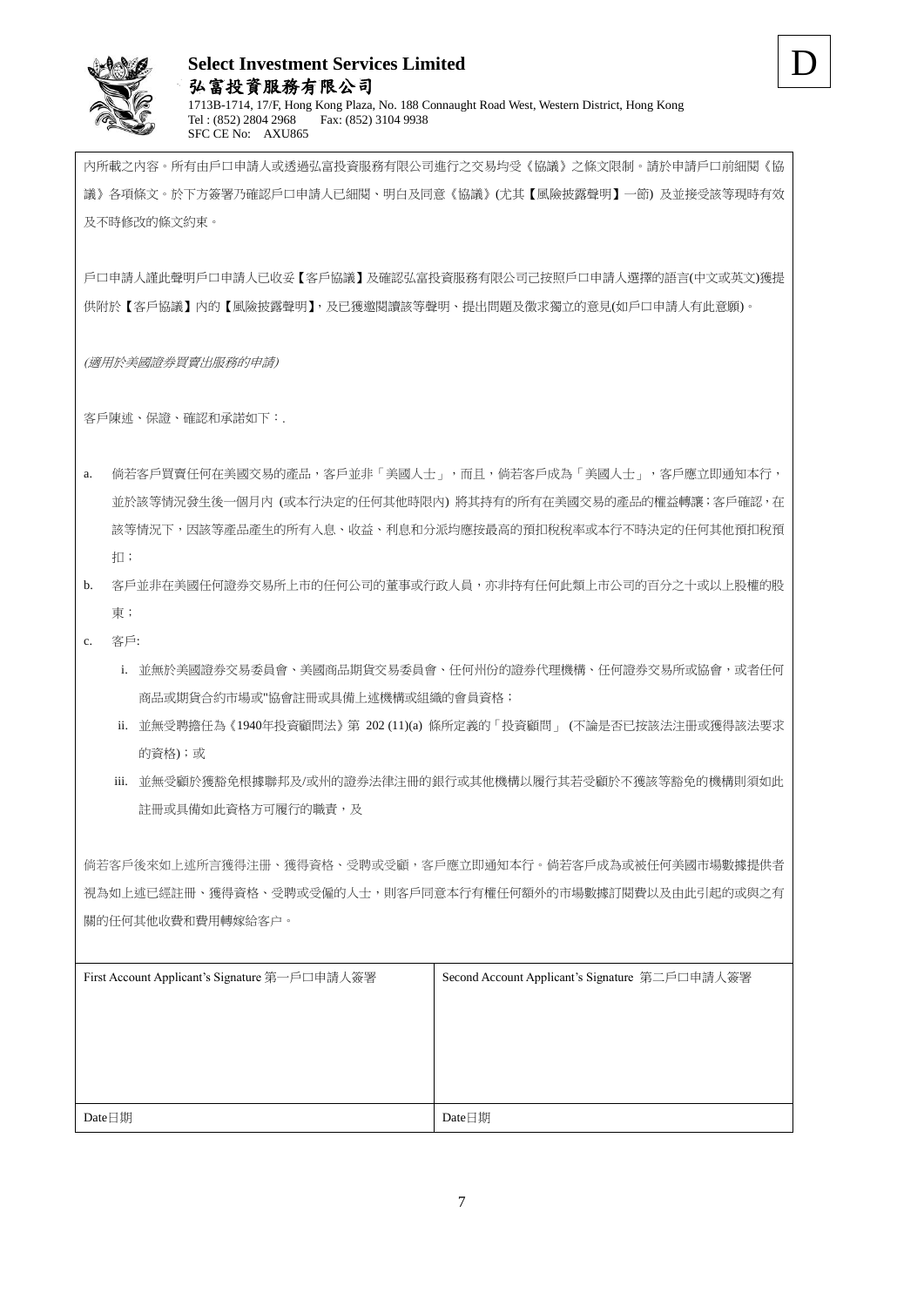

IF THIS DOCUMENT IS NOT EXECUTED BY THE CLIENT(S) IN FRONT OF EMPLOYEE OF SELECT INVESTMENT SERVICES LIMTIED OR SUBMITTED WITH AN APPROPRIATE CHEQUE⊕, BELOW SHOULD BE SIGNED BY A SPECIFIED PERSON§ [if applicable] 若客戶 / 聯名客戶並非在弘富投資服務有限公司的僱員面前簽立此文件或連同適當的支票⊕一併遞交,則以下應由指 定人士§ 簽署 [若適用者]

⊕ A crossed cheque bearing your name shown in your identity document and drawn on your account with a licensed bank in Hong Kong with your same signature(s) as shown on this Form in favour of "Select Investment Services Limited" for not less than HKD10,000 (or such other amount as may be advised by Select Investment Services Limited). Your approved new account will not be activated until the cheque is cleared. 客戶在香港的持牌銀行開立的帳戶並由客戶所簽發(該簽名須與此開戶表上的客戶簽名相符)並載有客戶在其身份證明文 件上所顯示的姓名的劃線支票,而該支票抬頭人須為 "弘富投資服務有限公司" 及其數額不得少於 10,000 港元(或弘富投資服務有 限公司通知客戶的其他數額)。客戶被批核的新帳戶必須待支票兌現後才可使用。

§ Any SFC licensed or registered person, an affiliate of such person, a Justice of the Peace, a Branch Manager of a bank, Certified Public Accountant, Lawyer or Notary Public. 任何香港證監會持牌人或註冊人、其聯繫人士、太平紳士、銀行分行經理、執業會計師、律師 或公證人。

The undersigned person hereby certify the signing of this document (together with the above Agreement) by the above Client / Joint Clients (please delete either one) and sighting of related identity documents of such Client(s). 下述簽署人士謹此驗證上述客戶 / 聯 名客戶(請刪去其中一項) 簽立此文件(連同該協議書) 及其有關的身份證明文件 :-

\_\_\_\_\_\_\_\_\_\_\_\_\_\_\_\_\_\_\_\_\_\_\_\_\_\_\_\_\_\_\_\_\_\_\_\_\_\_\_\_\_ \_\_\_\_\_\_\_\_\_\_\_\_\_\_\_\_\_\_\_\_\_\_\_\_\_\_\_\_\_\_\_\_\_\_\_\_\_\_\_\_\_

 $\_$  , and the set of the set of the set of the set of the set of the set of the set of the set of the set of the set of the set of the set of the set of the set of the set of the set of the set of the set of the set of th

Signed and Certified by 簽署及驗證

Signature 簽署 Name 姓名

Contact details 聯絡資料

Company Name 公司名稱:

Office Phone No. 公司電話: Office Phone No. 公司電話:

Office Address 公司地址:

Profession / Title 所屬專業 / 職銜 Date (mm/dd/yy) 日期 (月 / 日 / 年)

Nature of Business 商業性質: Office e-mail address 公司電郵地址: